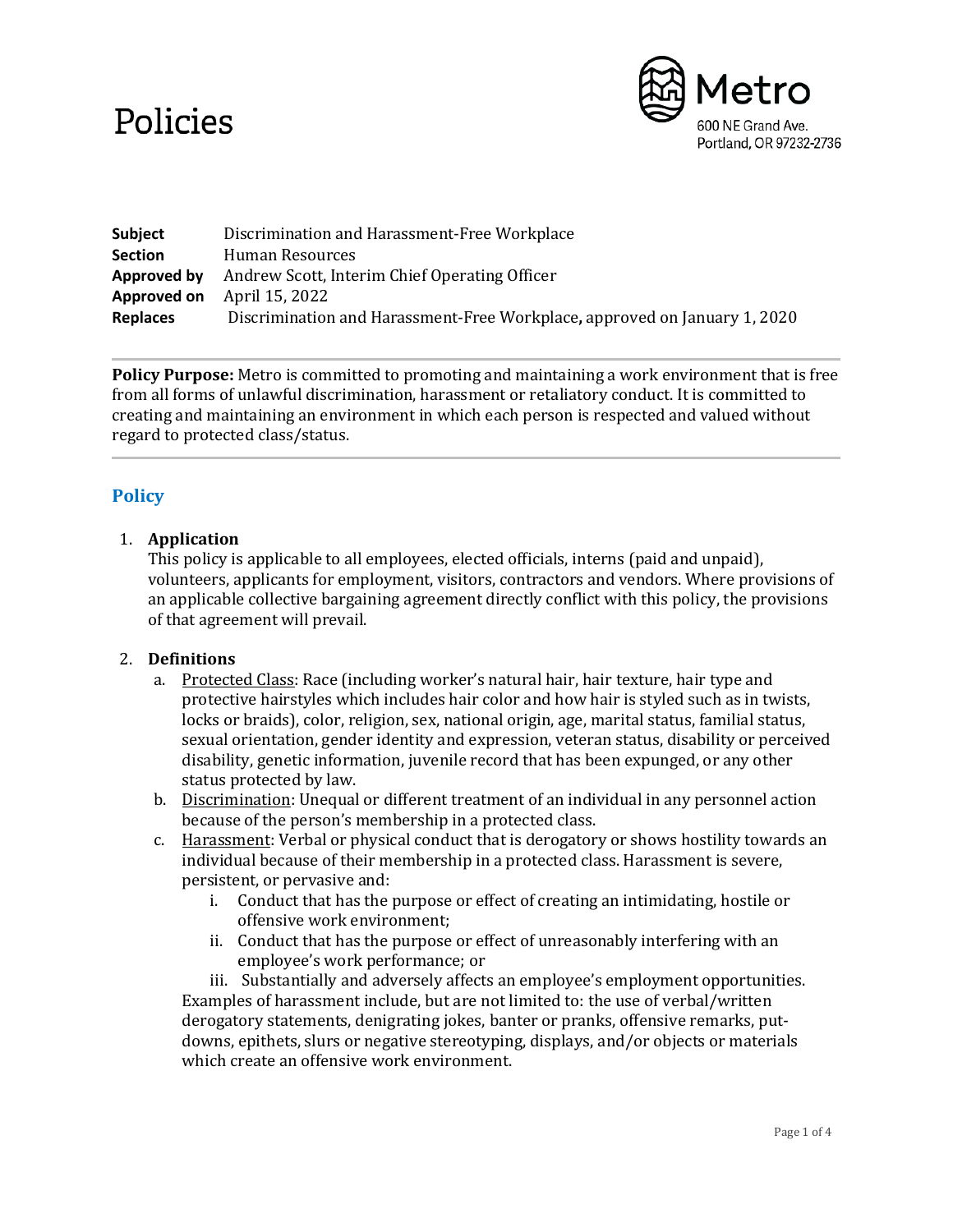- d. Sexual Harassment: Unwelcome conduct including but not limited to sexual advances, requests for sexual favors, and/or other verbal or physical conduct of a sexual nature, where:
	- i. Submission to such conduct is made either explicitly or implicitly a term or condition of an individual's employment;
	- ii. Submission to or rejection of such conduct is used as a basis for employment, salary, or other benefit changes affecting an employee; or
	- iii. Such conduct interferes with an individual's work experience or creates an intimidating, hostile, or offensive working environment.

Examples of sexual harassment include, but are not limited to: suggestive or offensive objects, pictures, cartoons or graphics, making suggestive or obscene gestures, innuendoes, leering, staring or whistling, making unwanted physical contact with others such as touching, grabbing, hugging, pinching, brushing someone else's body, or back rubs.

e. Retaliation: Negative conduct that would likely deter a reasonable individual from reporting or supporting a claim of discrimination or harassment. Examples of retaliation include but are not limited to demotion, suspension, failing to treat impartially when making employment-related decisions, or assigning the individual the least desirable job duties

## 3. **Prohibited Conduct**

Any conduct which discriminates against or harasses an employee, elected official, intern (paid or unpaid), volunteer, job applicant, visitor, contractor or vendor due to their membership in a protected class is strictly prohibited by Metro. Such behavior, or tolerance of such behavior, on the part of management or employees, violates Metro's policy and may result in disciplinary action up to and including termination.

- a. This policy applies to all conduct on any of Metro's premises, in any work-related setting outside the workplace, when using Metro-owned equipment including electronic devices, and to conduct off Metro's premises that has an effect on an employee's work environment.
- b. There is no time period within which a complaint must be brought forward internally, however, Metro encourages the immediate reporting of incidents in order to ensure they are appropriately addressed in a timely manner. Under Oregon law, employees wishing to allege unlawful conduct in a judicial forum must commence the action within five (5) years of the alleged violation.
- c. Metro is prohibited from requiring or coercing an employee to enter into a nondisclosure, non-disparagement and/or no-rehire agreement. However, an employee alleging discrimination and/or harassment may voluntarily request to enter into an agreement that contains a nondisclosure, non-disparagement, or no-rehire provision. The employee would have at least seven (7) days to revoke the agreement once it is entered into.

## 4. **Reporting Discrimination or Harassment**

- a. Any supervisor, manager, or elected official who becomes aware of an incident that may constitute discrimination or harassment is required to promptly notify the Human Resources Director (or their designee). Any person unsure whether they are required to report is encouraged to contact Human Resources or the Office of Metro Attorney.
- b. All individuals who observe or who are aware of situations involving discrimination or harassment are required to document instances of the conduct and should immediately notify their supervisor, the Human Resources Director (or their designee), or any other manager at Metro.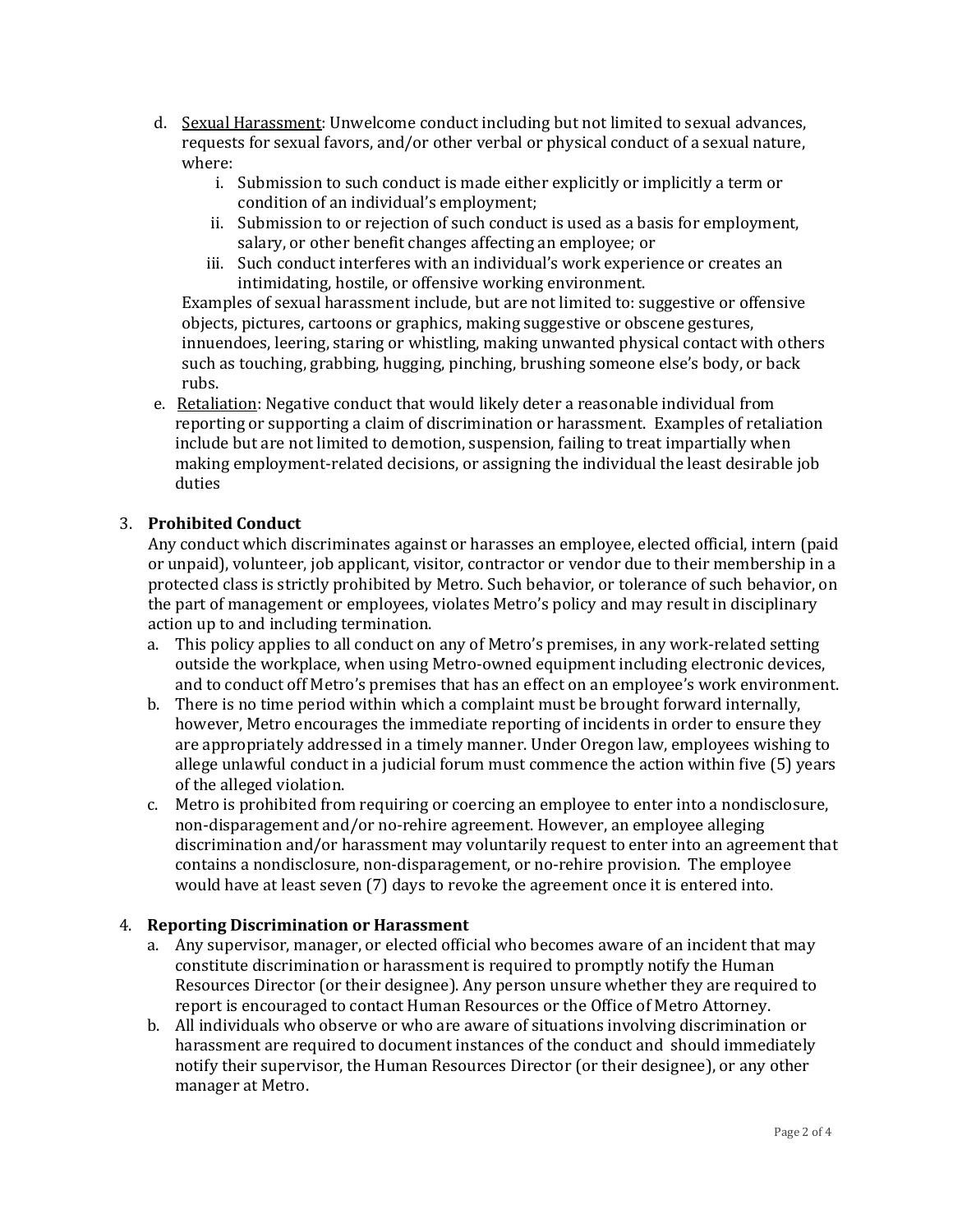c. There is no time period within which a complaint must be brought forward, however, Metro encourages the immediate reporting of incidents in order to ensure they are appropriately addressed in a timely manner.

#### 5. **Retaliation**

- a. Anyone who files a complaint of discrimination or harassment, participates in the investigation of a complaint, or reports or opposes harassing or discriminatory behavior should not be subject to adverse treatment as a result of such activity. In addition, any individual who is the subject of, or is aware of, a complaint must refrain from taking any retaliatory actions against the person who complained, or against others participating in the investigation.
- b. Any form of retaliation related to a discrimination or harassment complaint is a violation of this policy and may result in discipline up to and including termination.
- c. Anyone who believes that they have been retaliated against for filing a complaint or otherwise participating in any investigation under this policy should immediately report the circumstances to their supervisor, Human Resources, or any other manager at Metro.

## 6. **Responsibilities**

- a. Employee/Intern/Volunteer:
	- i. Demonstrate support of this policy by your own conduct; refrain from engaging in behaviors which constitute harassment, discrimination, or retaliation.
	- ii. If you are comfortable doing so, tell employees or other individuals who violate this policy to stop the offensive behavior.
	- iii. Immediately notify your supervisor, Human Resources Director (or their designee) or any Metro manager if you observe or are aware of situations involving discrimination or harassment or retaliation in the workplace.
	- iv. Document any incidences of discrimination, harassment and/or retaliation.
- b. Elected Official/Director/Manager/Supervisor:
	- i. Monitor and ensure that the work environment is free from discrimination, harassment, and retaliation.
	- ii. Be proactive in seeking help or advice from HR in situations where there are concerns related to harassment.
	- iii. Demonstrate support and enforcement of the policy by your own conduct, refrain from engaging in behaviors which constitute harassment, discrimination, or retaliation, and provide leadership in carrying out this policy's intent.
	- iv. Take all complaints of discrimination, harassment, or retaliation seriously.
	- v. Immediately notify Human Resources if you learn of any actual or potential discrimination, harassment, or retaliation in the workplace.
	- vi. Take appropriate action in order to end discrimination, harassment, or retaliation in the workplace.
	- vii. Document any incidences of discrimination, harassment, and/or retaliation.
- c. Human Resources:
	- i. Upon notification of potential discrimination, harassment, or retaliation in the workplace, provide a copy of this policy to the complainant and immediately conduct a thorough investigation.
	- ii. Take appropriate action in order to end discrimination, harassment, or retaliation in the workplace.
	- iii. Document any incidences of discrimination, harassment, and/or retaliation.
	- iv. Track complaints and identify potential patterns of discrimination or harassment that need to be addressed.